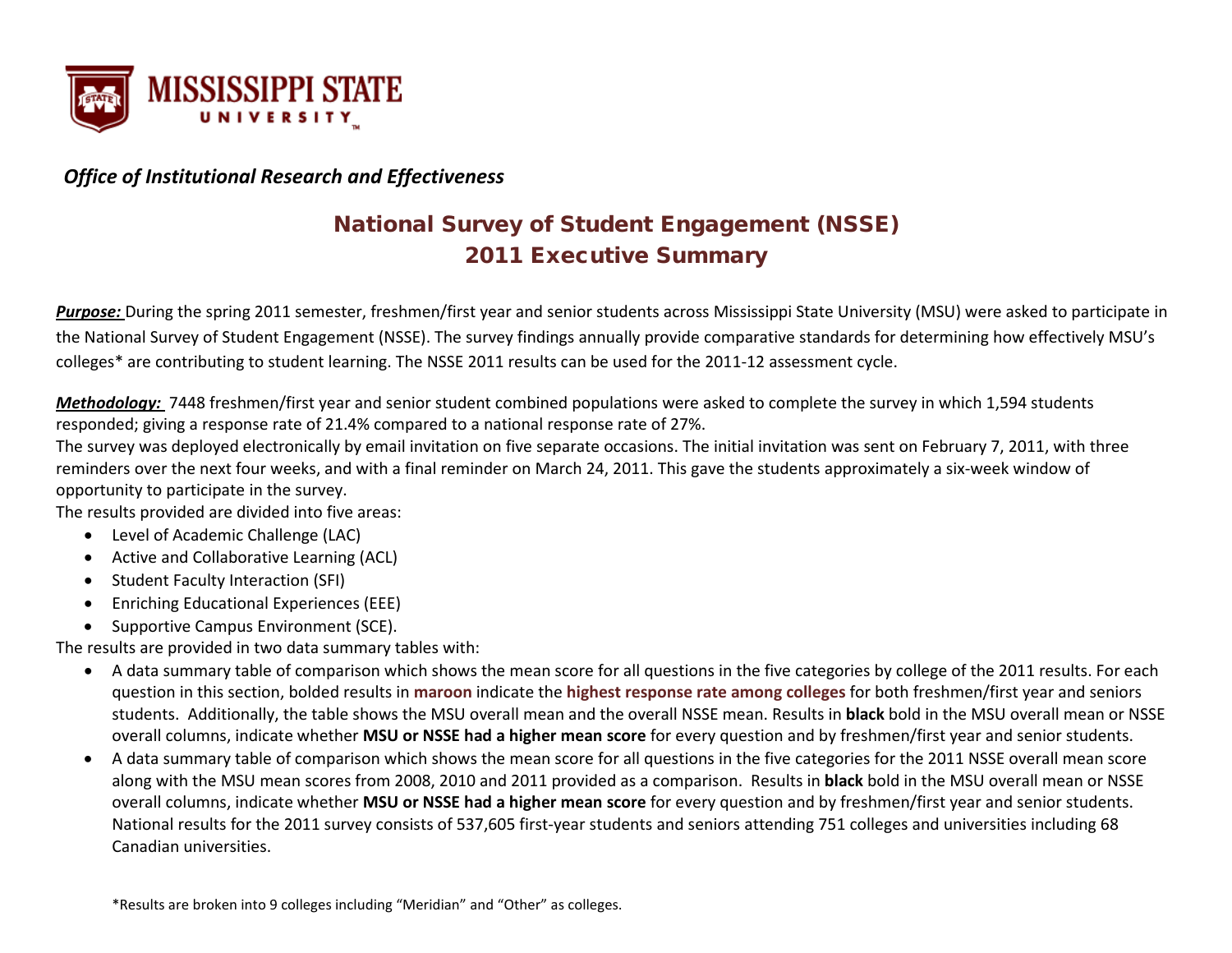# NSSE<br>
national survey of<br>
student engagement

### **Mississippi State University 2011 NSSE Mean Comparisons by College**

|                                                                                                                                                                                                                                                |                 | <b>College of</b><br>Arts & | College of      | <b>College of</b><br>Arch., Art, | <b>College of</b><br>Ag & Life | College of   | College of                   | <b>College of</b><br>Forest | <b>College of</b><br><b>Veterinary</b> | Meridian        | College of<br>Other** | <b>Overall</b><br><b>MSU</b> | <b>Overall</b><br><b>NSSE</b> |
|------------------------------------------------------------------------------------------------------------------------------------------------------------------------------------------------------------------------------------------------|-----------------|-----------------------------|-----------------|----------------------------------|--------------------------------|--------------|------------------------------|-----------------------------|----------------------------------------|-----------------|-----------------------|------------------------------|-------------------------------|
| <b>Level of Academic Challenge (LAC)</b><br>In your experience at your institution during the current school year,<br>about how often have you done each of the following? $1 =$ Never,                                                        |                 | <b>Sciences</b>             | <b>Business</b> | & Design                         | <b>Sciences</b>                |              | <b>Education</b> Engineering | <b>Resources</b>            | Medicine*                              | <b>Campus</b>   |                       | <b>Mean</b>                  | <b>Mean</b>                   |
| $2=Sometimes, 3=Often, 4=Very often$                                                                                                                                                                                                           | Class           |                             |                 |                                  |                                |              |                              |                             | ***                                    | $* * *$         |                       |                              |                               |
| Worked harder than you thought you could to meet an instructor's<br>standards or expectations                                                                                                                                                  | FY<br><b>SR</b> | 2.76<br>2.89                | 2.89<br>2.69    | 3.12<br>3.43                     | 2.51<br>2.92                   | 2.88<br>2.98 | 2.61<br>2.74                 | 2.52<br>2.71                | 3.00                                   | 3.25            | 2.69<br>2.67          | 2.69<br>2.88                 | 2.73<br>2.78                  |
| During the current school year, how much has your coursework<br>emphasized the following mental activities? $1 = \text{Very little}, 2 = \text{Some},$<br>$3=Quite$ a bit, $4=Verv$ much                                                       |                 |                             |                 |                                  |                                |              |                              |                             |                                        |                 |                       |                              |                               |
| Analyzing the basic elements of an idea, experience, or theory,<br>such as examining a particular case or situation in depth and                                                                                                               | <b>FY</b>       | 3.11                        | 2.87            | 2.92                             | 2.92                           | 3.09         | 3.23                         | 3.10                        | ***                                    | ***             | 2.93                  | 3.05                         | 3.17                          |
| considering its components                                                                                                                                                                                                                     | SR              | 3.34                        | 3.20            | 3.51                             | 3.12                           | 3.13         | 3.39                         | 3.05                        | 4.00                                   | 3.28            | 3.14                  | 3.26                         | 3.31                          |
| <b>Synthesizing</b> and organizing ideas, information, or experiences<br>into new, more complex interpretations and relationships                                                                                                              | <b>FY</b>       | 2.74                        | 2.85            | 2.96                             | 2.68                           | 2.73         | 2.95                         | 2.76                        |                                        |                 | 2.59                  | 2.77                         | 2.95                          |
|                                                                                                                                                                                                                                                | <b>SR</b>       | 2.95                        | 2.76            | 3.30                             | 2.87                           | 3.01         | 3.01                         | 2.95                        | 4.00                                   | 3.03            | 2.86                  | 2.96                         | 3.11                          |
| Making judgments about the value of information, arguments, or<br>methods, such as examining how others gathered and interpreted<br>data and assessing the soundness of their conclusions                                                      | <b>FY</b>       | 2.83                        | 2.94            | 2.89                             | 2.80                           | 2.84         | 2.90                         | 2.90                        | ***                                    | $* * *$         | 2.70                  | 2.84                         | 2.95                          |
|                                                                                                                                                                                                                                                | SR              | 3.02                        | 2.72            | 3.35                             | 2.95                           | 3.01         | 3.00                         | 2.90                        | 4.00                                   | 2.91            | 2.82                  | 2.96                         | 3.05                          |
| <b>Applying</b> theories or concepts to practical problems or in new<br>situations                                                                                                                                                             | FY              | 3.11                        | 3.04            | 3.00                             | 3.08                           | 3.16         | 3.28                         | 3.29                        | ***                                    | $* * *$         | 2.81                  | 3.09                         | 3.09                          |
| During the current school year, about how much reading and writing<br>have you done?<br>$1 = None$ , $2 = 1-4$ , $3 = 5-10$ , $4 = 11-20$ , $5 = More than 20$                                                                                 | SR              | 3.19                        | 3.16            | 3.59                             | 3.21                           | 3.28         | 3.46                         | 3.05                        | 4.00                                   | 3.28            | 3.18                  | 3.27                         | 3.25                          |
| Number of assigned textbooks, books, or                                                                                                                                                                                                        | <b>FY</b>       | 2.87                        | 3.00            | 2.84                             | 2.75                           | 3.18         | 2.89                         | 2.95                        | ***                                    | $\ast$          | 3.03                  | 2.91                         | 3.18                          |
| book-length packs of course readings                                                                                                                                                                                                           | <b>SR</b>       | 3.13                        | 2.87            | 2.61                             | 2.69                           | 2.89         | 2.59                         | 2.43                        | 3.50                                   | 3.19            | 3.00                  | 2.85                         | 3.12                          |
| Number of written papers or reports of 20 pages or more                                                                                                                                                                                        | <b>FY</b><br>SR | 1.20<br>1.50                | 1.26<br>1.36    | 1.04<br>1.33                     | 1.19<br>1.49                   | 1.12<br>1.45 | 1.19<br>1.74                 | 1.00<br>1.62                | ***<br>2.00                            | $* * *$<br>1.52 | 1.28<br>1.50          | 1.19<br>1.51                 | 1.27<br>1.62                  |
|                                                                                                                                                                                                                                                | FY              | 1.97                        | 2.00            | 1.85                             | 1.78                           | 1.77         | 1.96                         | 1.67                        | ***                                    | $* * *$         | 1.88                  | 1.91                         | 2.20                          |
| Number of written papers or reports between 5 and 19 pages                                                                                                                                                                                     | SR              | 2.53                        | 2.05            | 1.90                             | 2.27                           | 2.12         | 2.36                         | 2.43                        | 2.00                                   | 2.44            | 2.05                  | 2.26                         | 2.54                          |
|                                                                                                                                                                                                                                                | FY              | 2.55                        | 2.42            | 2.59                             | 2.43                           | 2.57         | 2.68                         | 2.76                        | ***                                    | $* * *$         | 2.74                  | 2.60                         | 2.97                          |
| Number of written papers or reports of fewer than 5 pages                                                                                                                                                                                      | SR              | 2.85                        | 2.71            | 2.57                             | 2.90                           | 2.91         | 2.63                         | 2.62                        | 3.00                                   | 2.83            | 2.64                  | 2.76                         | 2.99                          |
| About how many hours do you spend in a typical 7-day week doing each<br>of the following?<br>$1=0$ hrs/wk, $2=1-5$ hrs/wk, $3=6-10$ hrs/wk, $4=11-15$ hrs/wk, $5=16-20$<br>hrs/wk, $6=21-25$ hrs/wk, $7=26-30$ hrs/wk, $8=More$ than 30 hrs/wk |                 |                             |                 |                                  |                                |              |                              |                             |                                        |                 |                       |                              |                               |
| Preparing for class (studying, reading, writing, doing homework<br>or lab work, analyzing data, rehearsing, and other academic                                                                                                                 | FY              | 3.78                        | 3.67            | 4.36                             | 4.05                           | 3.49         | 4.58                         | 3.90                        | ***                                    | $* * *$         | 3.81                  | 3.98                         | 4.26                          |
| activities)                                                                                                                                                                                                                                    | SR              | 4.08                        | 3.56            | 6.15                             | 4.45                           | 4.06         | 5.28                         | 4.76                        | 5.50                                   | 4.24            | 4.00                  | 4.34                         | 4.36                          |
| To what extent does your institution emphasize each of the following?<br>$1=$ Very little, $2=$ Some, $3=$ Quite a bit, $4=$ Very much                                                                                                         |                 |                             |                 |                                  |                                |              |                              |                             |                                        |                 |                       |                              |                               |
| Spending significant amounts of time studying and on academic<br>work                                                                                                                                                                          | FY<br><b>SR</b> | 3.35<br>3.11                | 3.10<br>3.21    | 3.12<br>3.54                     | 3.17<br>3.19                   | 3.26<br>3.26 | 3.26<br>3.33                 | 3.29<br>3.57                | ***<br>3.50                            | ***<br>3.28     | 3.24<br>3.19          | 3.23<br>3.24                 | 3.19<br>3.17                  |

\*The College of Veterinary Medicine was not included in the selection of highest mean scores due to the low response rate. \*\*College of "other" includes Academic Affairs, Special Non-degree, and Continuing Education.

\*\*\*Not enough responses to provide results.

Bolded results in **maroon** indicate the **highest response rate among colleges** for both freshmen/first

year and seniors students. Results in **black** bold in the MSU overall mean or NSSE overall columns, indicate whether **MSU or NSSE had a higher mean score** for every question and by freshmen/first year and senior students as well.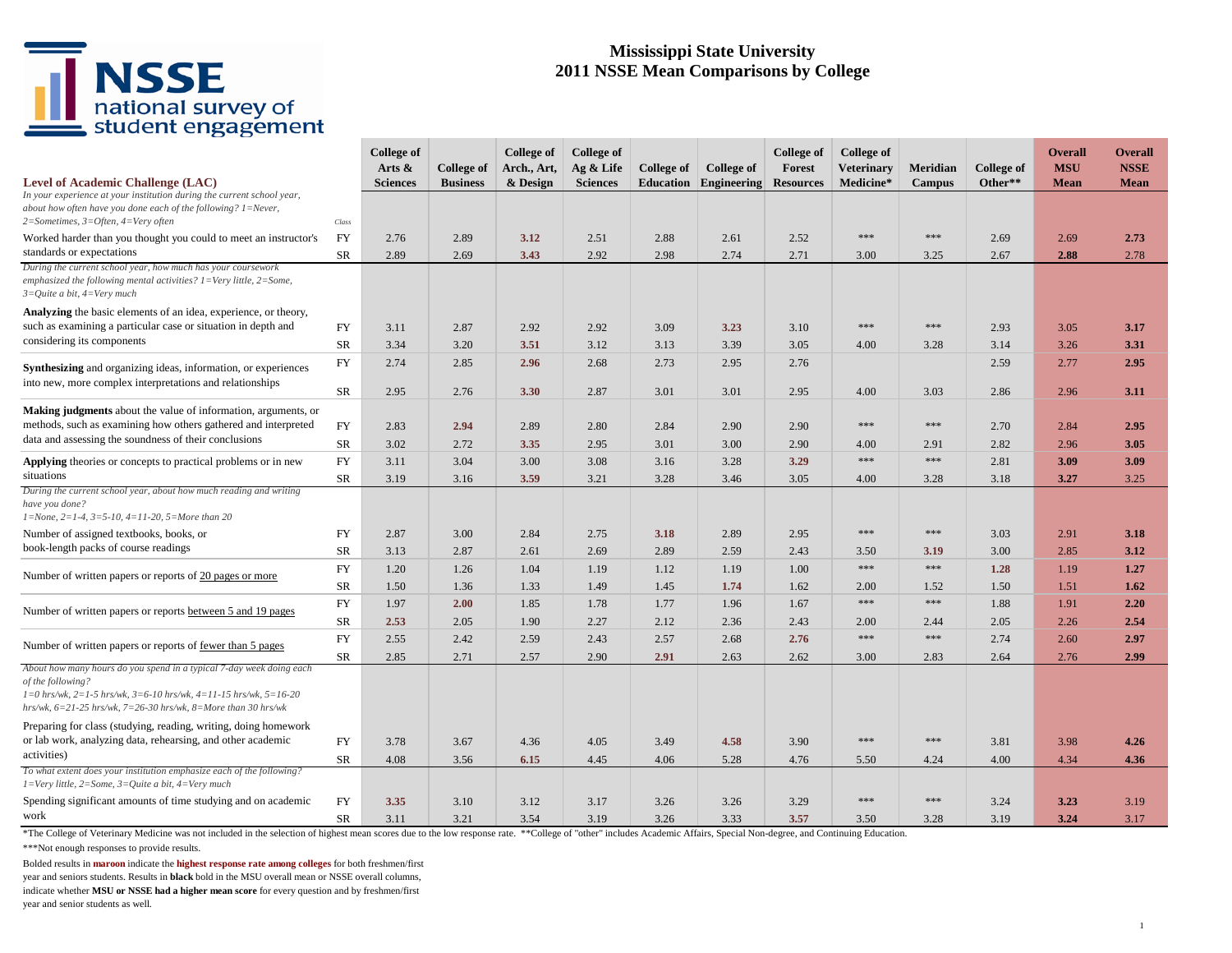

### **Mississippi State University 2011 NSSE Mean Comparisons by College**

|                                                                                                                                                                                                                                                                         |                 | <b>College of</b><br>Arts $\&$ | <b>College of</b> | <b>College of</b><br>Arch., Art, | <b>College of</b><br>Ag & Life | College of   | <b>College of</b>            | <b>College of</b><br>Forest | College of<br><b>Veterinary</b> | Meridian        | <b>College of</b>            | <b>Overall</b><br><b>MSU</b> | <b>Overall</b><br><b>NSSE</b> |
|-------------------------------------------------------------------------------------------------------------------------------------------------------------------------------------------------------------------------------------------------------------------------|-----------------|--------------------------------|-------------------|----------------------------------|--------------------------------|--------------|------------------------------|-----------------------------|---------------------------------|-----------------|------------------------------|------------------------------|-------------------------------|
| <b>Active and Collaborative Learning (ACL)</b><br>In your experience at your institution during the current school year,<br>about how often have you done each of the following? $1 =$ Never,<br>$2=Sometimes, 3=Often, 4=Very often$                                   |                 | <b>Sciences</b>                | <b>Business</b>   | & Design                         | <b>Sciences</b>                |              | <b>Education</b> Engineering | <b>Resources</b>            | Medicine*                       | <b>Campus</b>   | Other**                      | <b>Mean</b>                  | <b>Mean</b>                   |
| Asked questions in class or contributed to class discussions                                                                                                                                                                                                            | FY              | 2.62                           | 2.64              | 2.81                             | 2.33                           | 2.55         | 2.56                         | 2.48                        | $***$                           | $* * *$         | 2.49                         | 2.55                         | 2.82                          |
|                                                                                                                                                                                                                                                                         | SR              | 2.96                           | 2.87              | 3.37                             | 2.93                           | 3.15         | 2.69                         | 2.77                        | 3.00<br>$***$                   | 3.29<br>***     | 2.95                         | 2.97                         | 3.10                          |
| Made a class presentation                                                                                                                                                                                                                                               | FY              | 1.99                           | 2.21              | 2.27                             | 1.73                           | 1.95         | 1.91                         | 1.48                        |                                 |                 | 1.92                         | 1.95                         | 2.26                          |
|                                                                                                                                                                                                                                                                         | SR<br><b>FY</b> | 2.42<br>2.42                   | 2.71<br>2.75      | 3.43<br>2.48                     | 2.96<br>2.24                   | 2.91<br>2.33 | 2.54<br>2.61                 | 2.59<br>2.08                | 3.00<br>$***$                   | 3.03<br>***     | 2.23<br>2.50                 | 2.69<br>2.46                 | 2.77<br>2.44                  |
| Worked with other students on projects during class                                                                                                                                                                                                                     | SR              | 2.32                           | 2.64              | 3.52                             | 2.59                           | 2.80         | 2.49                         | 2.64                        | 3.50                            |                 | 2.14                         | 2.60                         | 2.56                          |
| Worked with classmates outside of class to                                                                                                                                                                                                                              | <b>FY</b>       | 2.29                           | 2.47              | 2.42                             | 2.18                           | 2.53         | 2.78                         | 1.84                        | $***$                           | 2.84<br>$* * *$ | 2.41                         | 2.43                         | 2.45                          |
| prepare class assignments                                                                                                                                                                                                                                               | SR              | 2.61                           | 3.03              | 3.49                             | 2.99                           | 2.99         | 3.48                         | 3.36                        | 3.50                            | 2.68            | 2.41                         | 2.98                         | 2.79                          |
| Tutored or taught other students                                                                                                                                                                                                                                        | FY              | 1.79                           | 1.93              | 1.50                             | 1.63                           | 1.83         | 2.00                         | 1.45                        | $***$                           | ***             | 1.68                         | 1.78                         | 1.69                          |
| (paid or voluntary)                                                                                                                                                                                                                                                     | SR              | 1.87                           | 1.78              | 1.86                             | 2.08                           | 2.02         | 2.22                         | 1.62                        | 3.50                            | 1.62            | 1.48                         | 1.92                         | 1.87                          |
| Participated in a community-based project (e.g. service learning)                                                                                                                                                                                                       | FY              | 1.63                           | 1.64              | 1.64                             | 1.60                           | 1.81         | 1.60                         | 1.14                        | ***                             | ***             | 1.52                         | 1.58                         | 1.58                          |
| as part of a regular course                                                                                                                                                                                                                                             | SR              | 1.64                           | 1.59              | 1.88                             | 1.87                           | 1.93         | 1.37                         | 1.81                        | 2.50                            | 2.08            | 1.57                         | 1.69                         | 1.73                          |
| Discussed ideas from your readings or classes with others outside                                                                                                                                                                                                       | <b>FY</b>       | 2.74                           | 2.64              | 2.58                             | 2.61                           | 2.57         | 2.75                         | 2.67                        | ***                             | $* * *$         | 2.66                         | 2.66                         | 2.76                          |
| of class (students, family members, co-workers, etc.)                                                                                                                                                                                                                   | <b>SR</b>       | 2.99                           | 2.70              | 3.10                             | 2.95                           | 2.95         | 2.99                         | 2.80                        | 2.50                            | 3.03            | 2.64                         | 2.92                         | 2.90                          |
|                                                                                                                                                                                                                                                                         |                 |                                |                   |                                  |                                |              |                              |                             |                                 |                 |                              |                              |                               |
|                                                                                                                                                                                                                                                                         |                 | <b>College of</b>              |                   | <b>College of</b>                | <b>College of</b>              |              |                              | <b>College of</b>           | <b>College of</b>               |                 |                              | Overall                      | <b>Overall</b>                |
|                                                                                                                                                                                                                                                                         |                 |                                |                   |                                  |                                |              |                              |                             |                                 |                 |                              |                              |                               |
| <b>Student Faculty Interaction (SFI)</b>                                                                                                                                                                                                                                |                 | Arts $\&$                      | College of        | Arch., Art,                      | Ag & Life                      | College of   | <b>College of</b>            | Forest                      | <b>Veterinary</b>               | Meridian        | <b>College of</b><br>Other** | <b>MSU</b><br><b>Mean</b>    | <b>NSSE</b><br><b>Mean</b>    |
| In your experience at your institution during the current school year,<br>about how often have you done each of the following? $1 =$ Never,<br>2=Sometimes, 3=Often, 4=Very often                                                                                       |                 | <b>Sciences</b>                | <b>Business</b>   | & Design                         | <b>Sciences</b>                |              | <b>Education</b> Engineering | <b>Resources</b>            | Medicine*                       | <b>Campus</b>   |                              |                              |                               |
|                                                                                                                                                                                                                                                                         | FY              | 2.51                           | 2.58              | 2.79                             | 2.49                           | 2.59         | 2.37                         | 2.45                        | $*\ast\ast$                     | $* * *$         | 2.61                         | 2.50                         | 2.63                          |
| Discussed grades or assignments with an instructor                                                                                                                                                                                                                      | SR              | 2.90                           | 2.81              | 3.08                             | 2.99                           | 3.09         | 2.85                         | 2.57                        | 3.50                            | 2.95            | 2.73                         | 2.92                         | 2.81                          |
| Talked about career plans with a faculty member                                                                                                                                                                                                                         | FY              | 2.06                           | 2.00              | 2.21                             | 2.11                           | 2.08         | 2.10                         | 2.32                        | ***                             | $****$          | 2.23                         | 2.11                         | 2.18                          |
| or advisor                                                                                                                                                                                                                                                              | SR              | 2.52                           | 2.31              | 2.88                             | 2.84                           | 2.65         | 2.32                         | 2.43                        | 3.00                            | 2.42            | 2.43                         | 2.50                         | 2.40                          |
| Discussed ideas from your readings or classes                                                                                                                                                                                                                           | FY              | 1.58                           | 1.72              | 2.00                             | 1.68                           | 1.69         | 1.74                         | 1.73                        | $***$                           | $\ast\ast\ast$  | 1.67                         | 1.70                         | 1.86                          |
| with faculty members outside of class                                                                                                                                                                                                                                   | <b>SR</b>       | 2.11                           | 1.89              | 2.35                             | 2.20                           | 2.06         | 2.00                         | 2.05                        | 3.00                            | 2.08            | 2.14                         | 2.06                         | 2.08                          |
| Received prompt written or oral feedback from faculty on your                                                                                                                                                                                                           | FY              | 2.57                           | 2.72              | 2.76                             | 2.32                           | 2.54         | 2.60                         | 2.33                        | $***$                           | ***             | 2.69                         | 2.59                         | 2.69                          |
| academic performance                                                                                                                                                                                                                                                    | <b>SR</b>       | 2.96                           | 2.73              | 2.96                             | 2.73                           | 2.91         | 2.52                         | 2.38                        | 3.50                            | 3.02            | 2.81                         | 2.80                         | 2.80                          |
| Worked with faculty members on activities other than coursework                                                                                                                                                                                                         | <b>FY</b>       | 1.61                           | 1.85              | 1.78                             | 1.76                           | 1.63         | 1.75                         | 1.67                        | ***                             | $****$          | 1.70                         | 1.69                         | 1.64                          |
| (committees, orientation, student life activities, etc.)                                                                                                                                                                                                                | SR              | 1.90                           | 1.78              | 2.22                             | 2.37                           | 1.88         | 1.96                         | 1.90                        | 2.50                            | 1.81            | 1.43                         | 1.91                         | 1.84                          |
| Which of the following have you done or do you plan to do before you<br>graduate from your institution? (Recoded: 0=Have not decided, Do not<br>plan to do, Plan to do; $1 =$ Done. Thus, the mean is the proportion<br>responding "Done" among all valid respondents.) |                 |                                |                   |                                  |                                |              |                              |                             |                                 |                 |                              |                              |                               |
| Work on a research project with a faculty member outside of<br>course or program requirements                                                                                                                                                                           | FY<br>SR        | 0.06<br>0.28                   | 0.06<br>0.06      | 0.04<br>0.21                     | 0.08<br>0.26                   | 0.05<br>0.13 | 0.08<br>0.27                 | 0.10<br>0.29                | ***<br>0.50                     | ***<br>0.11     | 0.06<br>0.05                 | .06<br>.19                   | .05<br>.20                    |

\*The College of Veterinary Medicine was not included in the selection of highest mean scores due to the low response rate. \*\*College of "other" includes Academic Affairs, Special Non-degree, and Continuing Education.

\*\*Not enough responses to provide results.

Bolded results in **maroon** indicate the **highest response rate among colleges** for both freshmen/first

year and seniors students. Results in **black** bold in the MSU overall mean or NSSE overall columns, indicate whether **MSU or NSSE had a higher mean score** for every question and by freshmen/first year and senior students as well.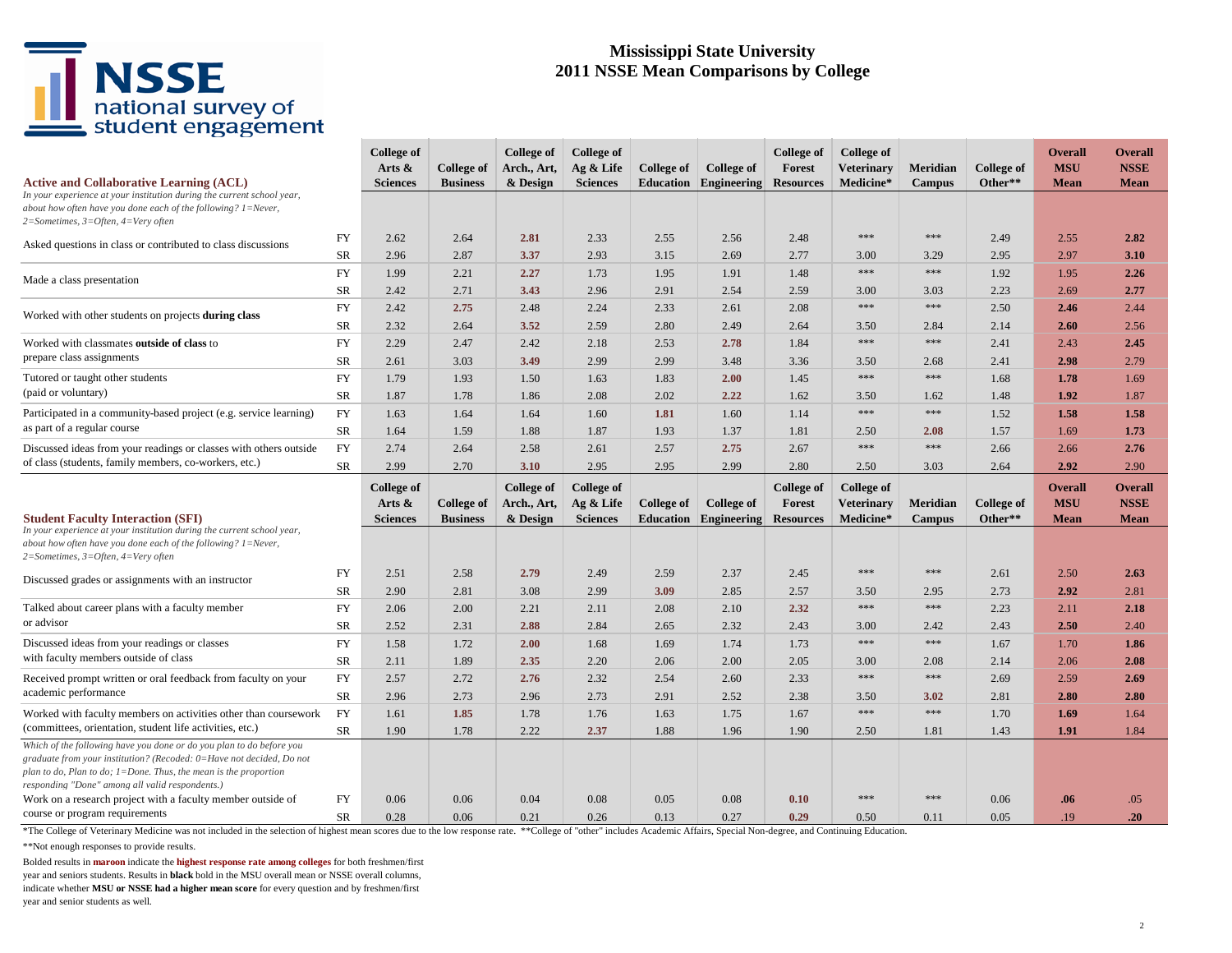# NSSE<br>
national survey of<br>
student engagement

### **Mississippi State University 2011 NSSE Mean Comparisons by College**

| <b>Enriching Educational Experiences (EEE)</b>                                                                                                                                                                                                                          |                        | <b>College of</b><br>Arts $\&$<br><b>Sciences</b> | College of<br><b>Business</b> | College of<br>Arch., Art,<br>& Design | College of<br>Ag & Life<br><b>Sciences</b> | College of<br>Education | College of<br>Engineering | College of<br>Forest<br><b>Resources</b> | College of<br><b>Veterinary</b><br>Medicine* | Meridian            | College of<br>Other** | <b>Overall</b><br><b>MSU</b><br><b>Mean</b> | <b>Overall</b><br><b>NSSE</b><br><b>Mean</b> |
|-------------------------------------------------------------------------------------------------------------------------------------------------------------------------------------------------------------------------------------------------------------------------|------------------------|---------------------------------------------------|-------------------------------|---------------------------------------|--------------------------------------------|-------------------------|---------------------------|------------------------------------------|----------------------------------------------|---------------------|-----------------------|---------------------------------------------|----------------------------------------------|
| In your experience at your institution during the current school year,<br>about how often have you done each of the following? 1=Never,<br>$2=Sometimes, 3=Often, 4=Very$ often                                                                                         |                        |                                                   |                               |                                       |                                            |                         |                           |                                          |                                              | <b>Campus</b>       |                       |                                             |                                              |
| Used an electronic medium (listserv, chat group, Internet, instant<br>messaging, etc.) to discuss or complete an assignment                                                                                                                                             | <b>FY</b><br><b>SR</b> | 2.60<br>2.80                                      | 2.66<br>2.81                  | 2.50<br>2.84                          | 2.69<br>2.86                               | 2.41<br>2.85            | 2.67<br>2.79              | 2.36<br>2.57                             | $\ast\ast\ast$<br>3.00                       | $* * *$<br>2.89     | 2.54<br>3.18          | 2.58<br>2.80                                | 2.67<br>2.90                                 |
| Had serious conversations with students of a different race or<br>ethnicity than your own                                                                                                                                                                               | FY<br><b>SR</b>        | 2.43<br>2.72                                      | 2.50<br>2.43                  | 2.70<br>2.63                          | 2.57<br>2.64                               | 2.38<br>2.64            | 2.66<br>2.71              | 2.38<br>2.29                             | $* * *$<br>3.50                              | $* * *$<br>3.02     | 2.22<br>2.38          | 2.49<br>2.64                                | 2.61<br>2.69                                 |
| Had serious conversations with students who are very different<br>from you in terms of their religious beliefs, political opinions, or<br>personal values                                                                                                               | <b>FY</b><br><b>SR</b> | 2.48<br>2.75                                      | 2.61<br>2.36                  | 2.70<br>2.94                          | 2.46<br>2.58                               | 2.47<br>2.46            | 2.61<br>2.62              | 2.48<br>2.05                             | ***<br>3.00                                  | $* * *$<br>2.86     | 2.18<br>2.33          | 2.48<br>2.57                                | 2.66<br>2.72                                 |
| Which of the following have you done or do you plan to do before you<br>graduate from your institution? (Recoded: 0=Have not decided, Do not<br>plan to do, Plan to do; $1 =$ Done. Thus, the mean is the proportion<br>responding "Done" among all valid respondents.) |                        |                                                   |                               |                                       |                                            |                         |                           |                                          |                                              |                     |                       |                                             |                                              |
| Practicum, internship, field experience, co-op experience, or<br>clinical assignment                                                                                                                                                                                    | FY<br>SR               | 0.03<br>0.42                                      | 0.13<br>0.32                  | 0.04<br>0.47                          | 0.10<br>0.51                               | 0.02<br>0.51            | 0.06<br>0.63              | 0.00<br>0.57                             | $* * *$<br>0.50                              | ***<br>0.38         | 0.01<br>0.14          | .05<br>.46                                  | .07<br>.50                                   |
| Community service or volunteer work                                                                                                                                                                                                                                     | <b>FY</b><br>SR        | 0.50<br>0.68                                      | 0.48<br>0.59                  | 0.35<br>0.63                          | 0.58<br>0.77                               | 0.45<br>0.62            | 0.41<br>0.68              | 0.33<br>0.67                             | $\gg\gg$<br>1.00                             | ***<br>0.60         | 0.38<br>0.32          | .43<br>.63                                  | .39<br>.60                                   |
| Participate in a learning community or some other formal program<br>where groups of students take two or more classes together                                                                                                                                          | FY<br>SR               | 0.22<br>0.25                                      | 0.17<br>0.13                  | 0.12<br>0.39                          | 0.13<br>0.27                               | 0.09<br>0.32            | 0.26<br>0.26              | 0.05<br>0.24                             | $\ast\ast\ast$<br>1.00                       | ***<br>0.38         | 0.13<br>0.19          | .17<br>.26                                  | .18<br>.27                                   |
| Foreign language coursework                                                                                                                                                                                                                                             | FY<br><b>SR</b>        | 0.30<br>0.75                                      | 0.17<br>0.29                  | 0.08<br>0.17                          | 0.15<br>0.30                               | 0.05<br>0.13            | 0.18<br>0.26              | 0.10<br>0.10                             | ***<br>0.50                                  | ***<br>0.32         | 0.11<br>0.18          | .17<br>.34                                  | .20<br>.40                                   |
| Study abroad                                                                                                                                                                                                                                                            | FY<br>SR               | 0.01<br>0.11                                      | 0.04<br>0.13                  | 0.00<br>0.19                          | 0.00<br>0.05                               | 0.00<br>0.02            | 0.04<br>0.08              | 0.00<br>0.10                             | $\gg\gg$<br>0.50                             | ***<br>0.03         | 0.01<br>0.05          | .02<br>.08                                  | .03<br>.15                                   |
| Independent study or self-designed major                                                                                                                                                                                                                                | <b>FY</b><br><b>SR</b> | 0.04                                              | 0.00                          | 0.00<br>0.19                          | 0.00                                       | 0.05                    | 0.06                      | 0.00<br>0.14                             | $* * *$                                      | ***                 | 0.07                  | .04                                         | .04                                          |
| Culminating senior experience (capstone course, senior project or<br>thesis, comprehensive exam, etc.)                                                                                                                                                                  | FY<br>SR               | 0.19<br>0.01<br>0.27                              | 0.08<br>0.00<br>0.33          | 0.00<br>0.20                          | 0.14<br>0.00<br>0.36                       | 0.15<br>0.02<br>0.19    | 0.08<br>0.05<br>0.41      | 0.00<br>0.29                             | 0.50<br>$* * *$<br>0.50                      | 0.16<br>***<br>0.13 | 0.33<br>0.01<br>0.14  | .14<br>.02<br>.27                           | .17<br>.02<br>.32                            |
| About how many hours do you spend in a typical 7-day week doing each<br>of the following?<br>$1=0$ hrs/wk, $2=1-5$ hrs/wk, $3=6-10$ hrs/wk, $4=11-15$ hrs/wk, $5=16-20$<br>hrs/wk, $6=21-25$ hrs/wk, $7=26-30$ hrs/wk, $8=$ More than 30 hrs/wk                         |                        |                                                   |                               |                                       |                                            |                         |                           |                                          |                                              |                     |                       |                                             |                                              |
| Participating in co-curricular activities (organizations, campus<br>publications, student government, fraternity or sorority,<br>intercollegiate or intramural sports, etc.)                                                                                            | <b>FY</b><br>SR        | 2.72<br>2.46                                      | 3.16<br>2.54                  | 2.04<br>1.91                          | 2.72<br>2.51                               | 2.96<br>2.16            | 2.54<br>2.57              | 2.29<br>1.86                             | $\ast\ast\ast$<br>3.50                       | $* * *$<br>1.57     | 2.51<br>1.18          | 2.66<br>2.28                                | 2.24<br>2.12                                 |
| To what extent does your institution emphasize each of the following?<br>$1=$ Very little, $2=$ Some, $3=$ Quite a bit, $4=$ Very much                                                                                                                                  |                        |                                                   |                               |                                       |                                            |                         |                           |                                          |                                              |                     |                       |                                             |                                              |
| Encouraging contact among students from different economic,<br>social, and racial or ethnic backgrounds                                                                                                                                                                 | FY<br><b>SR</b>        | 2.79<br>2.69                                      | 2.80<br>2.44                  | 2.56<br>2.84                          | 2.68<br>2.54                               | 2.76<br>2.81            | 2.68<br>2.43              | 2.70<br>2.71                             | ***<br>3.50                                  | ***<br>2.84         | 2.78<br>2.38          | 2.72<br>2.62                                | 2.74<br>2.56                                 |

\*The College of Veterinary Medicine was not included in the selection of highest mean scores due to the low response rate. \*\*College of "other" includes Academic Affairs, Special Non-degree, and Continuing Education.

\*\*Not enough responses to provide results.

Bolded results in **maroon** indicate the **highest response rate among colleges** for both freshmen/first

year and seniors students. Results in **black** bold in the MSU overall mean or NSSE overall columns,

indicate whether **MSU or NSSE had a higher mean score** for every question and by freshmen/first year and senior students as well.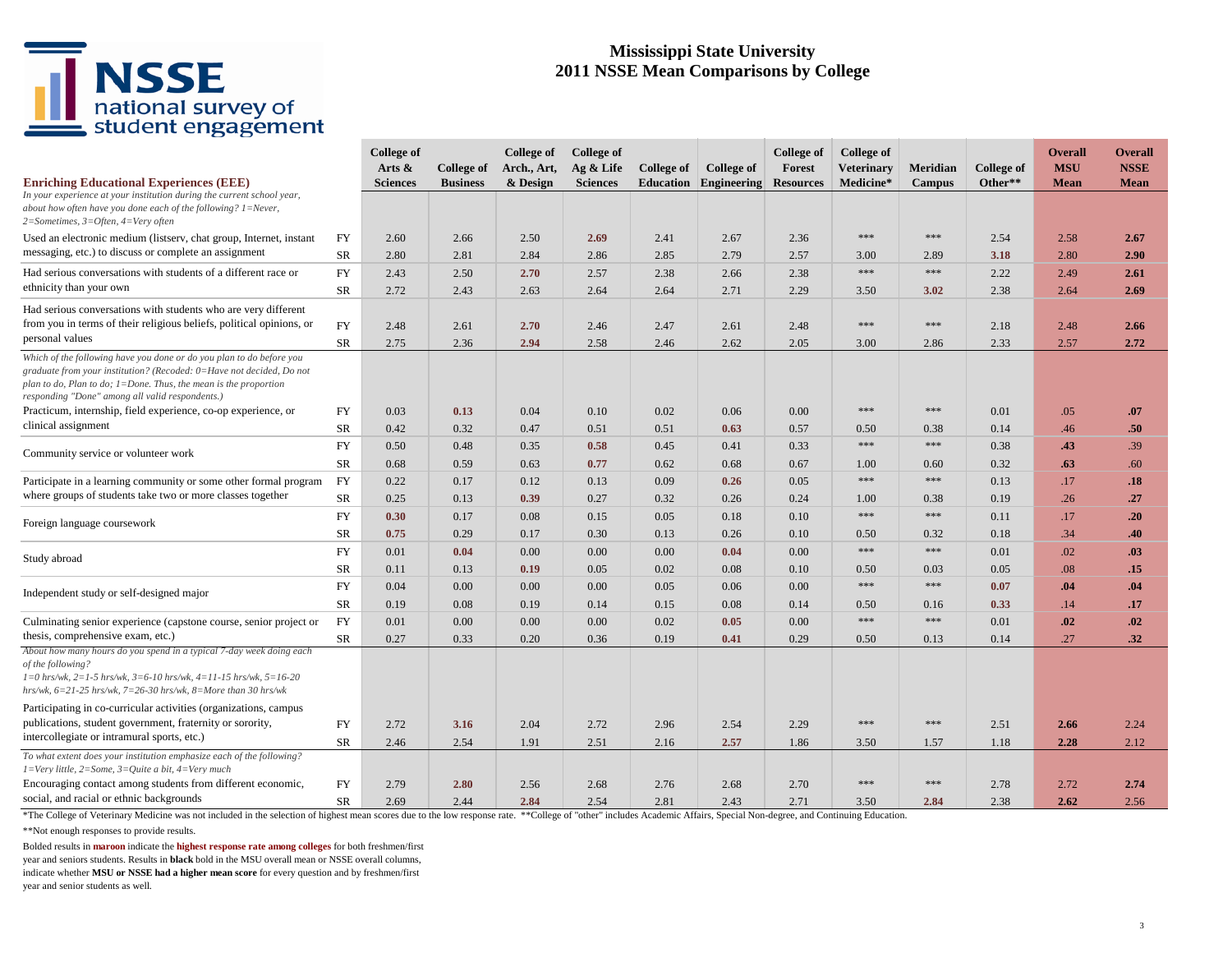# NSSE<br>
national survey of<br>
student engagement

### **Mississippi State University 2011 NSSE Mean Comparisons by College**

| <b>Supportive Campus Environment (SCE)</b>                                                                                                                                                                                 |           | <b>College of</b><br>Arts $\&$<br><b>Sciences</b> | <b>College of</b><br><b>Business</b> | College of<br>Arch., Art,<br>& Design | <b>College of</b><br>Ag & Life<br><b>Sciences</b> | College of<br>Education | <b>College of</b><br>Engineering | College of<br>Forest<br><b>Resources</b> | <b>College of</b><br><b>Veterinary</b><br>Medicine* | Meridian<br><b>Campus</b> | <b>College of</b><br>Other** | <b>Overall</b><br><b>MSU</b><br>Mean | <b>Overall</b><br><b>NSSE</b><br><b>Mean</b> |
|----------------------------------------------------------------------------------------------------------------------------------------------------------------------------------------------------------------------------|-----------|---------------------------------------------------|--------------------------------------|---------------------------------------|---------------------------------------------------|-------------------------|----------------------------------|------------------------------------------|-----------------------------------------------------|---------------------------|------------------------------|--------------------------------------|----------------------------------------------|
| Select the circle that best represents the quality of your relationships with<br>people at your institution.<br>$1 = Unfriendly$ , Unsupportive, Sense of alienation to $7 = Friendly$ ,<br>Supportive, Sense of belonging |           |                                                   |                                      |                                       |                                                   |                         |                                  |                                          |                                                     |                           |                              |                                      |                                              |
| Relationships with other students                                                                                                                                                                                          | <b>FY</b> | 5.70                                              | 5.69                                 | 6.04                                  | 5.78                                              | 5.96                    | 5.52                             | 5.52                                     | ***                                                 | ***                       | 5.58                         | 5.65                                 | 5.52                                         |
|                                                                                                                                                                                                                            | <b>SR</b> | 5.98                                              | 6.03                                 | 5.73                                  | 6.16                                              | 6.18                    | 5.79                             | 5.71                                     | 6.50                                                | 6.21                      | 5.48                         | 5.98                                 | 5.64                                         |
| 1=Unavailable, Unhelpful, Unsympathetic to 7=Available, Helpful,<br>Sympathetic                                                                                                                                            |           |                                                   |                                      |                                       |                                                   |                         |                                  |                                          |                                                     |                           |                              |                                      |                                              |
| Relationships with faculty members                                                                                                                                                                                         | <b>FY</b> | 5.17                                              | 5.63                                 | 5.72                                  | 5.35                                              | 5.27                    | 5.03                             | 4.86                                     | ***                                                 | ***                       | 5.32                         | 5.24                                 | 5.29                                         |
|                                                                                                                                                                                                                            | <b>SR</b> | 5.73                                              | 5.24                                 | 5.33                                  | 5.73                                              | 5.67                    | 5.14                             | 4.90                                     | 5.50                                                | 5.98                      | 5.05                         | 5.49                                 | 5.46                                         |
| 1=Unhelpful, Inconsiderate, Rigid to 7=Helpful, Considerate, Flexible                                                                                                                                                      |           |                                                   |                                      |                                       |                                                   |                         |                                  |                                          |                                                     |                           |                              |                                      |                                              |
| Relationships with administrative personnel and offices                                                                                                                                                                    | FY        | 4.89                                              | 5.56                                 | 5.12                                  | 5.31                                              | 5.27                    | 4.87                             | 5.38                                     | ***                                                 | ***                       | 5.15                         | 5.12                                 | 4.85                                         |
|                                                                                                                                                                                                                            | SR        | 5.06                                              | 4.89                                 | 4.47                                  | 5.04                                              | 4.97                    | 4.88                             | 4.52                                     | 5.00                                                | 5.86                      | 5.38                         | 5.02                                 | 4.66                                         |
| To what extent does your institution emphasize each of the following?<br>$1=$ Very little, $2=$ Some, $3=$ Ouite a bit, $4=$ Very much                                                                                     |           |                                                   |                                      |                                       |                                                   |                         |                                  |                                          |                                                     |                           |                              |                                      |                                              |
| Providing the support you need to help you succeed academically                                                                                                                                                            | <b>FY</b> | 3.14                                              | 3.12                                 | 3.04                                  | 3.05                                              | 3.15                    | 3.10                             | 3.05                                     | ***                                                 | ***                       | 3.15                         | 3.10                                 | 3.12                                         |
|                                                                                                                                                                                                                            | <b>SR</b> | 3.12                                              | 3.00                                 | 2.98                                  | 3.05                                              | 3.09                    | 2.96                             | 3.14                                     | 3.50                                                | 3.20                      | 2.95                         | 3.06                                 | 2.96                                         |
| Helping you cope with your non-academic responsibilities (work,                                                                                                                                                            | FY        | 2.30                                              | 2.25                                 | 2.00                                  | 2.33                                              | 2.57                    | 2.21                             | 2.19                                     | ***                                                 | ***                       | 2.40                         | 2.30                                 | 2.29                                         |
| family, etc.)                                                                                                                                                                                                              | <b>SR</b> | 2.11                                              | 2.01                                 | 2.02                                  | 2.24                                              | 2.28                    | 1.90                             | 2.10                                     | 2.50                                                | 2.40                      | 2.05                         | 2.11                                 | 2.02                                         |
| Providing the support you need to thrive socially                                                                                                                                                                          | <b>FY</b> | 2.68                                              | 2.57                                 | 2.50                                  | 2.72                                              | 2.89                    | 2.61                             | 2.38                                     | ***                                                 | ***                       | 2.72                         | 2.65                                 | 2.54                                         |
|                                                                                                                                                                                                                            | SR        | 2.55                                              | 2.40                                 | 2.40                                  | 2.61                                              | 2.58                    | 2.27                             | 2.48                                     | 3.00                                                | 2.47                      | 2.19                         | 2.46                                 | 2.27                                         |

\*The College of Veterinary Medicine was not included in the selection of highest mean scores due to the low response rate. \*\*College of "other" includes Academic Affairs, Special Non-degree, and Continuing Education. \*\*Not enough responses to provide results.

Bolded results in **maroon** indicate the **highest response rate among colleges** for both freshmen/first year and seniors students. Results in **black** bold in the MSU overall mean or NSSE overall columns, indicate whether **MSU or NSSE had a higher mean score** for every question and by freshmen/first year and senior students as well.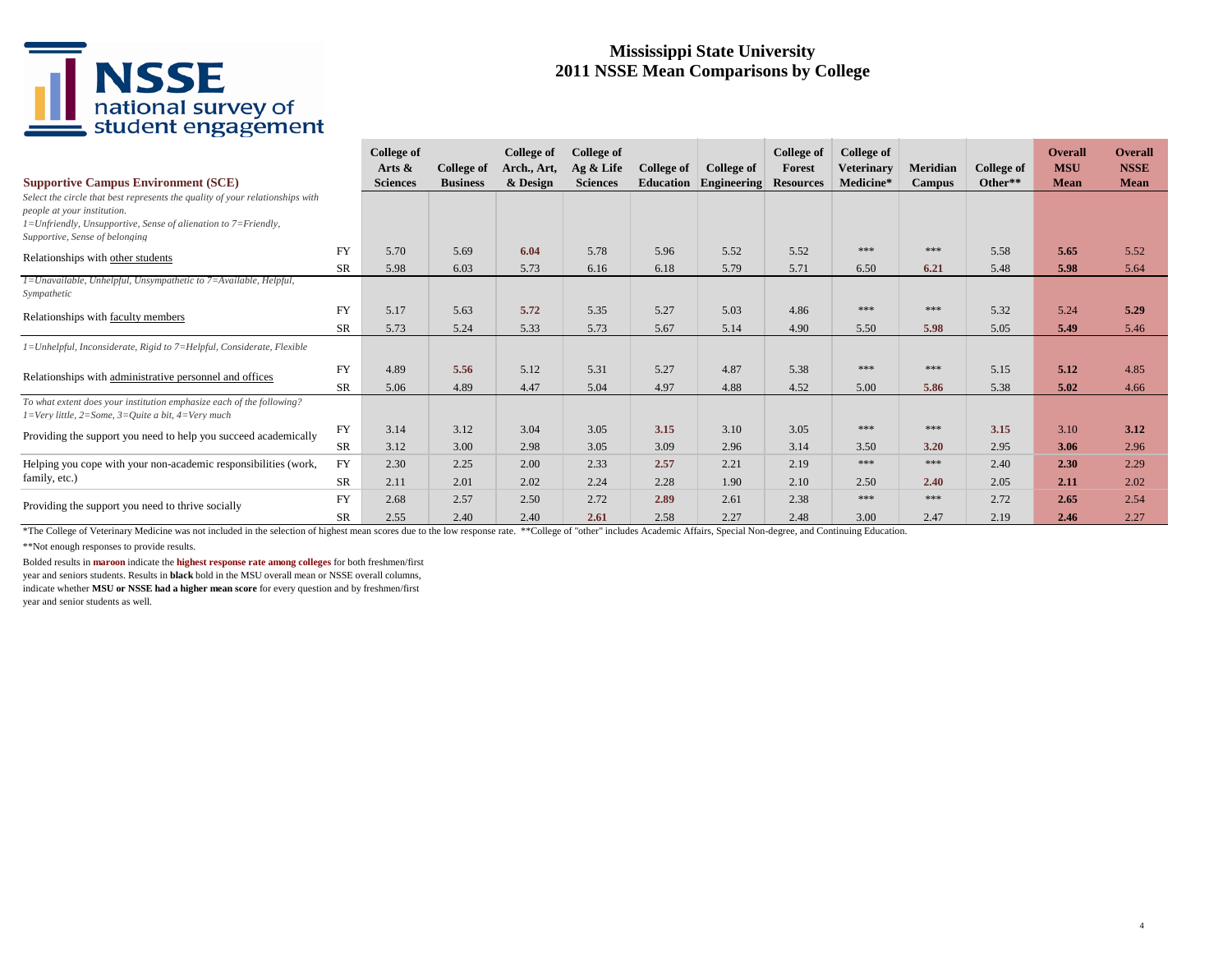

|                                                                                                                                                                                                                                                 |                                                                                                                                                             | 2011                      | 2011           | 2010            | 2008            |
|-------------------------------------------------------------------------------------------------------------------------------------------------------------------------------------------------------------------------------------------------|-------------------------------------------------------------------------------------------------------------------------------------------------------------|---------------------------|----------------|-----------------|-----------------|
|                                                                                                                                                                                                                                                 |                                                                                                                                                             | <b>Overall</b>            | <b>Overall</b> | <b>Overall</b>  | <b>Overall</b>  |
| Level of Academic Challenge (LAC)                                                                                                                                                                                                               |                                                                                                                                                             | <b>NSSE Mean MSU Mean</b> |                | <b>MSU</b> Mean | <b>MSU Mean</b> |
| In your experience at your institution during the current school year,<br>about how often have you done each of the following? $1 =$ Never,                                                                                                     |                                                                                                                                                             |                           |                |                 |                 |
| $2 = Sometimes, 3 = Often, 4 = Very often$                                                                                                                                                                                                      | Class                                                                                                                                                       |                           |                |                 |                 |
| Worked harder than you thought you could to meet an instructor's                                                                                                                                                                                | FY                                                                                                                                                          | 2.73                      | 2.69           | 2.59            | 2.61            |
| standards or expectations                                                                                                                                                                                                                       | <b>SR</b>                                                                                                                                                   | 2.78                      | 2.88           | 2.79            | 2.82            |
| During the current school year, how much has your coursework<br>emphasized the following mental activities? $1 = \text{Very little}, 2 = \text{Some},$<br>$3=Q$ uite a bit, $4=V$ ery much                                                      |                                                                                                                                                             |                           |                |                 |                 |
| <b>Analyzing</b> the basic elements of an idea, experience, or theory,                                                                                                                                                                          |                                                                                                                                                             |                           |                |                 |                 |
| such as examining a particular case or situation in depth and                                                                                                                                                                                   | FY                                                                                                                                                          | 3.17                      | 3.05           | 2.96            | 2.91            |
| considering its components                                                                                                                                                                                                                      | <b>SR</b>                                                                                                                                                   | 3.31                      | 3.26           | 3.16            | 3.13            |
| Synthesizing and organizing ideas, information, or experiences                                                                                                                                                                                  | <b>FY</b>                                                                                                                                                   | 2.95                      | 2.77           | 2.74            | 2.65            |
| into new, more complex interpretations and relationships                                                                                                                                                                                        | <b>SR</b>                                                                                                                                                   | 3.11                      | 2.96           | 2.88            | 2.93            |
| <b>Making judgments</b> about the value of information, arguments, or                                                                                                                                                                           |                                                                                                                                                             |                           |                |                 |                 |
| methods, such as examining how others gathered and interpreted                                                                                                                                                                                  | FY                                                                                                                                                          | 2.95                      | 2.84           | 2.72            | 2.75            |
| data and assessing the soundness of their conclusions                                                                                                                                                                                           | <b>SR</b>                                                                                                                                                   | 3.05                      | 2.96           | 2.89            | 2.94            |
| <b>Applying</b> theories or concepts to practical problems or in new                                                                                                                                                                            | <b>FY</b>                                                                                                                                                   | 3.09                      | 3.09           | 3.01            | 2.89            |
| situations<br>During the current school year, about how much reading and writing                                                                                                                                                                |                                                                                                                                                             | 3.25                      | 3.27           | 3.18            | 3.20            |
| have you done?<br>$1 = None$ , $2 = 1-4$ , $3 = 5-10$ , $4 = 11-20$ , $5 = More than 20$                                                                                                                                                        |                                                                                                                                                             |                           |                |                 |                 |
| Number of assigned textbooks, books, or                                                                                                                                                                                                         | FY                                                                                                                                                          | 3.18                      | 2.91           | 2.94            | 2.96            |
| book-length packs of course readings                                                                                                                                                                                                            | <b>SR</b>                                                                                                                                                   | 3.12                      | 2.85           | 2.87            | 2.90            |
| Number of written papers or reports of 20 pages or more                                                                                                                                                                                         | FY                                                                                                                                                          | 1.27                      | 1.19           | 1.22            | 1.24            |
|                                                                                                                                                                                                                                                 | <b>SR</b>                                                                                                                                                   | 1.62                      | 1.51           | 1.53            | 1.53            |
| Number of written papers or reports between 5 and 19 pages                                                                                                                                                                                      | <b>FY</b>                                                                                                                                                   | 2.20                      | 1.91           | 1.86            | 1.88            |
|                                                                                                                                                                                                                                                 | SR                                                                                                                                                          | 2.54                      | 2.26           | 2.24            | 2.23            |
| Number of written papers or reports of <u>fewer than 5 pages</u>                                                                                                                                                                                | <b>SR</b><br><b>FY</b><br>2.97<br>2.60<br>SR<br>2.99<br>2.76<br>FY<br>4.26<br>3.98<br>SR<br>4.36<br>4.34<br>FY<br>3.19<br>3.23<br><b>SR</b><br>3.17<br>3.24 | 2.81                      | 2.86           |                 |                 |
|                                                                                                                                                                                                                                                 |                                                                                                                                                             |                           |                | 2.72            | 2.70            |
| About how many hours do you spend in a typical 7-day week doing each<br>of the following?<br>$1=0$ hrs/wk, $2=1-5$ hrs/wk, $3=6-10$ hrs/wk, $4=11-15$ hrs/wk, $5=16-20$<br>hrs/wk, $6=21-25$ hrs/wk, $7=26-30$ hrs/wk, $8=$ More than 30 hrs/wk |                                                                                                                                                             |                           |                |                 |                 |
| Preparing for class (studying, reading, writing, doing homework                                                                                                                                                                                 |                                                                                                                                                             |                           |                |                 |                 |
| or lab work, analyzing data, rehearsing, and other academic                                                                                                                                                                                     |                                                                                                                                                             |                           |                | 4.07            | 3.71            |
| activities)                                                                                                                                                                                                                                     |                                                                                                                                                             |                           |                | 4.25            | 4.29            |
| To what extent does your institution emphasize each of the following?<br>$1 = \nV$ ery little, 2=Some, 3=Quite a bit, 4=Very much                                                                                                               |                                                                                                                                                             |                           |                |                 |                 |
| Spending significant amounts of time studying and on academic                                                                                                                                                                                   |                                                                                                                                                             |                           |                | 3.21            | 3.10            |
| work                                                                                                                                                                                                                                            |                                                                                                                                                             |                           |                | 3.19            | 3.22            |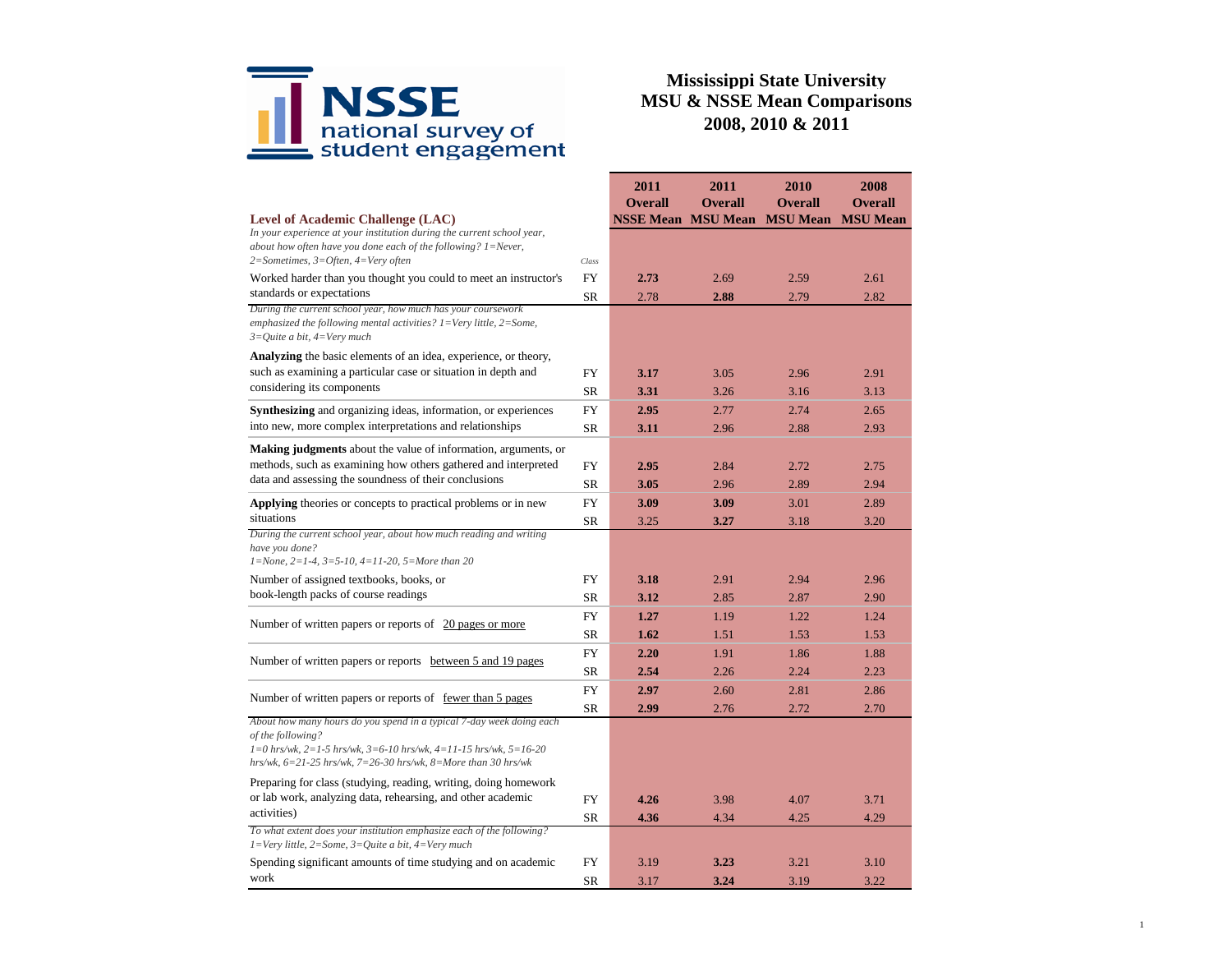

|                                                                                                                                                                                                                                                                         |           | 2011           | 2011                      | 2010            | 2008            |
|-------------------------------------------------------------------------------------------------------------------------------------------------------------------------------------------------------------------------------------------------------------------------|-----------|----------------|---------------------------|-----------------|-----------------|
|                                                                                                                                                                                                                                                                         |           | <b>Overall</b> | <b>Overall</b>            | <b>Overall</b>  | <b>Overall</b>  |
| <b>Active and Collaborative Learning (ACL)</b>                                                                                                                                                                                                                          |           |                | <b>NSSE Mean MSU Mean</b> | <b>MSU Mean</b> | <b>MSU</b> Mean |
| In your experience at your institution during the current school year,<br>about how often have you done each of the following? 1=Never,<br>2=Sometimes, 3=Often, 4=Very often                                                                                           |           |                |                           |                 |                 |
|                                                                                                                                                                                                                                                                         | FY        | 2.82           | 2.55                      | 2.53            | 2.57            |
| Asked questions in class or contributed to class discussions                                                                                                                                                                                                            | <b>SR</b> | 3.10           | 2.97                      | 2.92            | 2.94            |
|                                                                                                                                                                                                                                                                         | <b>FY</b> | 2.26           | 1.95                      | 1.95            | 2.13            |
| Made a class presentation                                                                                                                                                                                                                                               | <b>SR</b> | 2.77           | 2.69                      | 2.60            | 2.69            |
|                                                                                                                                                                                                                                                                         | FY        | 2.44           | 2.46                      | 2.32            | 2.34            |
| Worked with other students on projects during class                                                                                                                                                                                                                     | SR        | 2.56           | 2.60                      | 2.54            | 2.63            |
| Worked with classmates outside of class to                                                                                                                                                                                                                              | FY        | 2.45           | 2.43                      | 2.31            | 2.36            |
| prepare class assignments                                                                                                                                                                                                                                               | SR        | 2.79           | 2.98                      | 2.89            | 2.92            |
| Tutored or taught other students                                                                                                                                                                                                                                        | FY        | 1.69           | 1.78                      | 1.78            | 1.81            |
| (paid or voluntary)                                                                                                                                                                                                                                                     | <b>SR</b> | 1.87           | 1.92                      | 1.89            | 1.95            |
| Participated in a community-based project (e.g. service learning)                                                                                                                                                                                                       | FY        | 1.58           | 1.58                      | 1.60            | 1.65            |
| as part of a regular course                                                                                                                                                                                                                                             | <b>SR</b> | 1.73           | 1.69                      | 1.55            | 1.60            |
| Discussed ideas from your readings or classes with others outside                                                                                                                                                                                                       | <b>FY</b> | 2.76           | 2.66                      | 2.50            | 2.56            |
| of class (students, family members, co-workers, etc.)                                                                                                                                                                                                                   | <b>SR</b> | 2.90           | 2.92                      | 2.84            | 2.84            |
| <b>Student Faculty Interaction (SFI)</b><br>In your experience at your institution during the current school year,<br>about how often have you done each of the following? $1 =$ Never,<br>$2 = Sometimes, 3 = Often, 4 = Very often$                                   |           |                |                           |                 |                 |
| Discussed grades or assignments with an instructor                                                                                                                                                                                                                      | FY        | 2.63           | 2.50                      | 2.49            | 2.56            |
|                                                                                                                                                                                                                                                                         | <b>SR</b> | 2.81           | 2.92                      | 2.80            | 2.88            |
| Talked about career plans with a faculty member                                                                                                                                                                                                                         | FY        | 2.18           | 2.11                      | 2.11            | 2.11            |
| or advisor                                                                                                                                                                                                                                                              | SR        | 2.40           | 2.50                      | 2.47            | 2.50            |
| Discussed ideas from your readings or classes                                                                                                                                                                                                                           | FY        | 1.86           | 1.70                      | 1.68            | 1.79            |
| with faculty members outside of class                                                                                                                                                                                                                                   | SR        | 2.08           | 2.06                      | 2.01            | 2.15            |
| Received prompt written or oral feedback from faculty on your                                                                                                                                                                                                           | FY        | 2.69           | 2.59                      | 2.42            | 2.52            |
| academic performance                                                                                                                                                                                                                                                    | <b>SR</b> | 2.80           | 2.80                      | 2.75            | 2.74            |
| Worked with faculty members on activities other than coursework                                                                                                                                                                                                         | FY        | 1.64           | 1.69                      | 1.57            | 1.68            |
| (committees, orientation, student life activities, etc.)                                                                                                                                                                                                                | <b>SR</b> | 1.84           | 1.91                      | 1.81            | 1.86            |
| Which of the following have you done or do you plan to do before you<br>graduate from your institution? (Recoded: 0=Have not decided, Do not<br>plan to do, Plan to do; $1 =$ Done. Thus, the mean is the proportion<br>responding "Done" among all valid respondents.) |           |                |                           |                 |                 |
| Work on a research project with a faculty member outside of                                                                                                                                                                                                             | FY        | .05            | .06                       | .06             | .10             |
| course or program requirements                                                                                                                                                                                                                                          | <b>SR</b> | .20            | .19                       | .18             | .19             |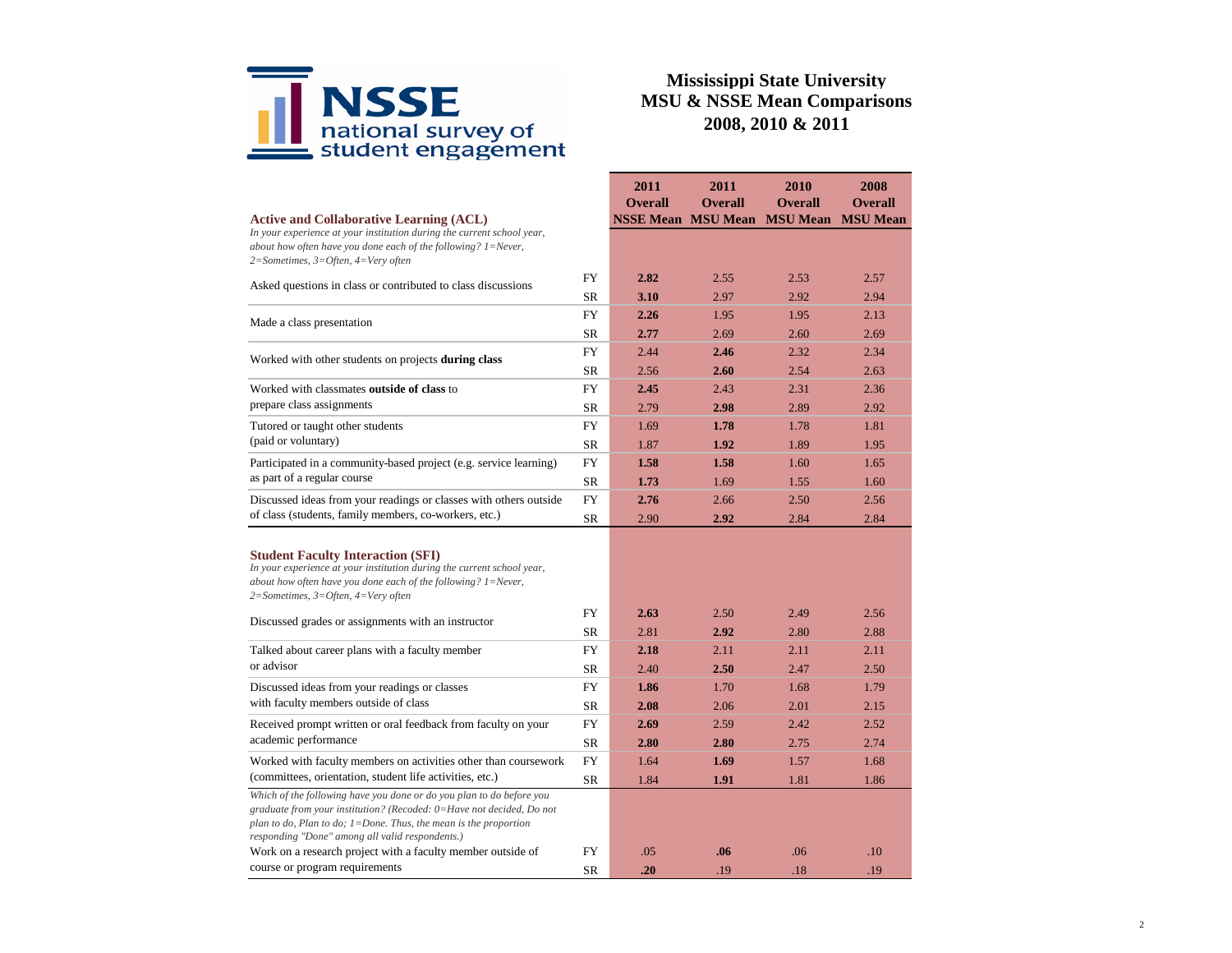

|                                                                                                                                                                                                                                                                         |           | 2011                      | 2011           | 2010            | 2008            |
|-------------------------------------------------------------------------------------------------------------------------------------------------------------------------------------------------------------------------------------------------------------------------|-----------|---------------------------|----------------|-----------------|-----------------|
|                                                                                                                                                                                                                                                                         |           | <b>Overall</b>            | <b>Overall</b> | <b>Overall</b>  | <b>Overall</b>  |
| <b>Enriching Educational Experiences (EEE)</b>                                                                                                                                                                                                                          |           | <b>NSSE Mean MSU Mean</b> |                | <b>MSU</b> Mean | <b>MSU Mean</b> |
| In your experience at your institution during the current school year,<br>about how often have you done each of the following? $l =$ Never,<br>$2 = Sometimes, 3 = Often, 4 = Very often$                                                                               |           |                           |                |                 |                 |
| Used an electronic medium (listserv, chat group, Internet, instant                                                                                                                                                                                                      | FY        | 2.67                      | 2.58           | 2.43            | 2.43            |
| messaging, etc.) to discuss or complete an assignment                                                                                                                                                                                                                   | SR        | 2.90                      | 2.80           | 2.65            | 2.71            |
| Had serious conversations with students of a different race or                                                                                                                                                                                                          | <b>FY</b> | 2.61                      | 2.49           | 2.43            | 2.46            |
| ethnicity than your own                                                                                                                                                                                                                                                 | <b>SR</b> | 2.69                      | 2.64           | 2.58            | 2.63            |
| Had serious conversations with students who are very different                                                                                                                                                                                                          |           |                           |                |                 |                 |
| from you in terms of their religious beliefs, political opinions, or                                                                                                                                                                                                    | FY        | 2.66                      | 2.48           | 2.40            | 2.51            |
| personal values                                                                                                                                                                                                                                                         | <b>SR</b> | 2.72                      | 2.57           | 2.55            | 2.59            |
| Which of the following have you done or do you plan to do before you<br>graduate from your institution? (Recoded: 0=Have not decided, Do not<br>plan to do, Plan to do; $1 =$ Done. Thus, the mean is the proportion<br>responding "Done" among all valid respondents.) |           |                           |                |                 |                 |
| Practicum, internship, field experience, co-op experience, or                                                                                                                                                                                                           | FY        | .07                       | .05            | .05             | .06             |
| clinical assignment                                                                                                                                                                                                                                                     | <b>SR</b> | .50                       | .46            | .45             | .49             |
| Community service or volunteer work                                                                                                                                                                                                                                     |           | .39                       | .43            | .45             | .34             |
|                                                                                                                                                                                                                                                                         |           | .60                       | .63            | .61             | .51             |
| Participate in a learning community or some other formal program<br>where groups of students take two or more classes together                                                                                                                                          | FY        | .18                       | .17            | .19             | .17             |
|                                                                                                                                                                                                                                                                         | <b>SR</b> | .27                       | .26            | .25             | .22             |
| Foreign language coursework                                                                                                                                                                                                                                             | FY        | .20                       | .17            | .15             | .16             |
|                                                                                                                                                                                                                                                                         | <b>SR</b> | .40                       | .34            | .33             | .32             |
| Study abroad                                                                                                                                                                                                                                                            | <b>FY</b> | .03                       | .02            | .03             | .05             |
|                                                                                                                                                                                                                                                                         | SR        | .15                       | .08            | .09             | .08             |
| Independent study or self-designed major                                                                                                                                                                                                                                | FY        | .04                       | .04            | .03             | .04             |
|                                                                                                                                                                                                                                                                         | <b>SR</b> | .17                       | .14            | .16             | .16             |
| Culminating senior experience (capstone course, senior project or                                                                                                                                                                                                       | FY        | .02                       | .02            | .02             | .04             |
| thesis, comprehensive exam, etc.)                                                                                                                                                                                                                                       | SR        | .32                       | .27            | .23             | .19             |
| About how many hours do you spend in a typical 7-day week doing each<br>of the following?<br>$1=0$ hrs/wk, $2=1-5$ hrs/wk, $3=6-10$ hrs/wk, $4=11-15$ hrs/wk, $5=16-20$<br>hrs/wk, $6=21-25$ hrs/wk, $7=26-30$ hrs/wk, $8=$ More than 30 hrs/wk                         |           |                           |                |                 |                 |
| Participating in co-curricular activities (organizations, campus<br>publications, student government, fraternity or sorority,                                                                                                                                           | FY        | 2.24                      | 2.66           | 2.70            | 2.48            |
| intercollegiate or intramural sports, etc.)                                                                                                                                                                                                                             | <b>SR</b> | 2.12                      | 2.28           | 2.25            | 1.92            |
| To what extent does your institution emphasize each of the following?<br>$1 = \text{Very little}, 2 = \text{Some}, 3 = \text{Quite}$ a bit, $4 = \text{Very much}$                                                                                                      |           |                           |                |                 |                 |
| Encouraging contact among students from different economic,<br>social, and racial or ethnic backgrounds                                                                                                                                                                 | FY        | 2.74                      | 2.72           | 2.64            | 2.67            |
|                                                                                                                                                                                                                                                                         | <b>SR</b> | 2.56                      | 2.62           | 2.48            | 2.52            |